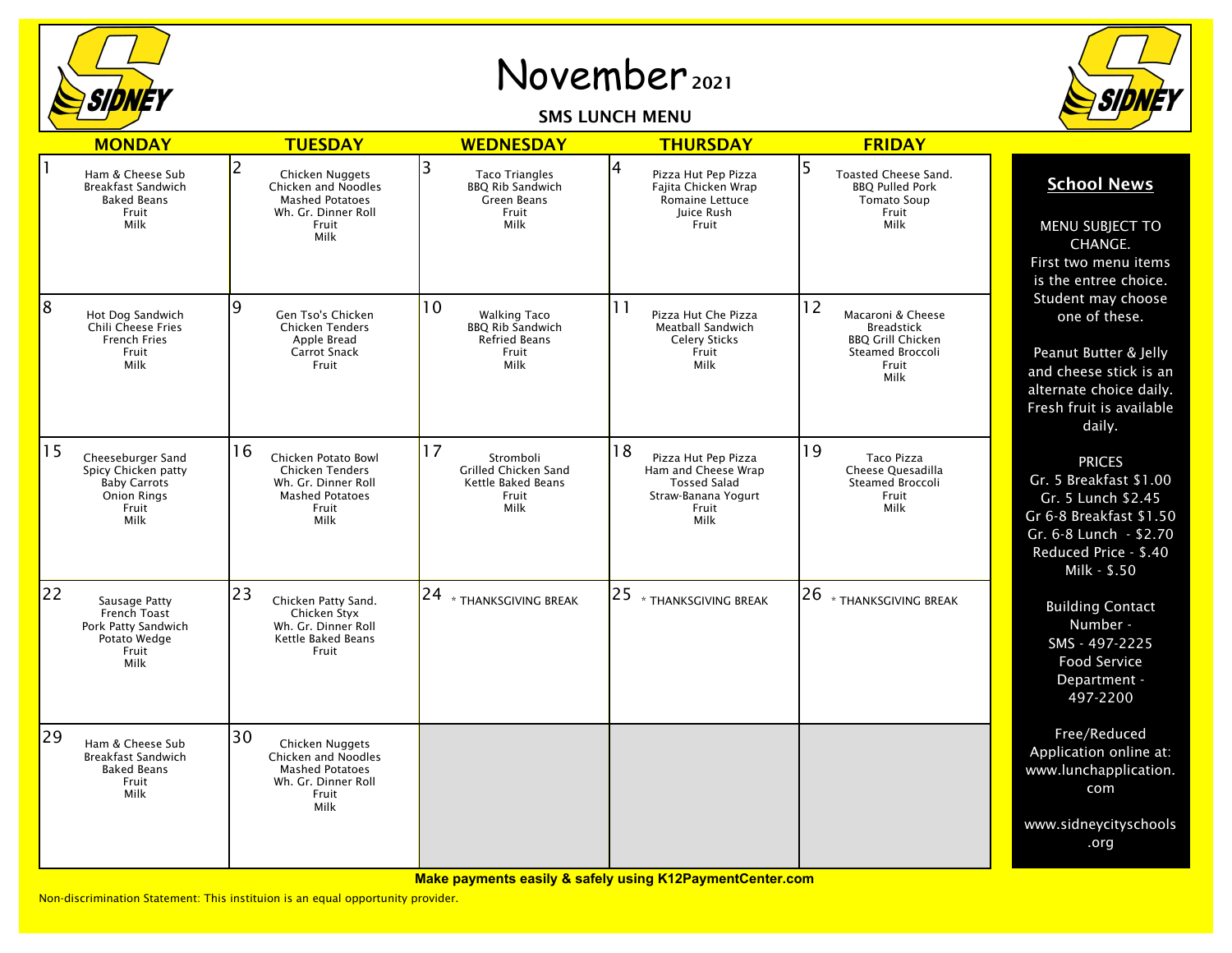| <b>Serving Date</b> | Recipe                                 | <b>Allergens</b>               |
|---------------------|----------------------------------------|--------------------------------|
| 11/01/2021          | R-0210 - Ham & Cheese Sub Sandwich     | Milk, Wheat, Soybeans          |
|                     | R-0255 - Milk                          | Milk                           |
|                     | R-0484 - Uncrustable (Elem/MS)         | Milk, Peanuts, Wheat, Soybeans |
|                     | R-0660 - Breakfast Sandwich            | Milk, Eggs, Wheat, Soybeans    |
|                     | R-0739 - Mini Corn Dogs                | Milk, Eggs, Wheat, Soybeans    |
|                     | R-0740 - Smilely Potatoes              | Soybeans                       |
| 11/02/2021          | R-0200 - Chicken & Noodles             | Milk (Dairy), Wheat, Soybeans  |
|                     | R-0255 - Milk                          | Milk                           |
|                     | R-0258 - Chicken Nuggets               | Wheat, Soybeans (soy)          |
|                     | R-0297 - Wh. Gr. Dinner Roll           | Wheat                          |
|                     | R-0308 - Mashed Potatoes (Elem/MS)     | Milk                           |
|                     | R-0358 - Chicken Patty Sand. (Elem/MS) | Wheat, Soybeans                |
|                     | R-0484 - Uncrustable (Elem/MS)         | Milk, Peanuts, Wheat, Soybeans |
| 11/03/2021          | R-0255 - Milk                          | Milk                           |
|                     | R-0289 - Taco Triangles (Elem/MS)      | Milk, Wheat, Soybeans          |
|                     | R-0484 - Uncrustable (Elem/MS)         | Milk, Peanuts, Wheat, Soybeans |
|                     | R-0486 - BBQ Rib Sandwich (MS)         | Milk, Wheat, Soybeans          |
|                     | R-0656 - Pizza Hut Pep Pizza           | Milk, Wheat                    |
|                     | R-0935 - Chocolate Ice cream-Hershey's | Milk                           |
| 11/04/2021          | R-0213 - Walking Taco                  | Milk, Soybeans (soy)           |
|                     | R-0255 - Milk                          | Milk                           |
|                     | R-0484 - Uncrustable (Elem/MS)         | Milk, Peanuts, Wheat, Soybeans |
|                     | R-0656 - Pizza Hut Pep Pizza           | Milk, Wheat                    |
|                     | R-0891 - Fajita Chicken Wrap           | Wheat, Soybeans                |
| 11/05/2021          | R-0203 - Toasted Cheese Sandwich       | Milk, Wheat, Soybeans (soy)    |
|                     | R-0255 - Milk                          | Milk                           |
|                     | R-0356 - Tomato Soup-Elem/MS           | Wheat                          |
|                     | R-0484 - Uncrustable (Elem/MS)         | Milk, Peanuts, Wheat, Soybeans |
| 11/08/2021          | R-0255 - Milk                          | Milk                           |
|                     | R-0259 - Hot Dog Sandwich              | Wheat                          |
|                     | R-0335 - French Toast                  | Milk, Eggs, Wheat, Soybeans    |
|                     | R-0484 - Uncrustable (Elem/MS)         | Milk, Peanuts, Wheat, Soybeans |
|                     | R-0892 - Chili Cheese Fries            | Soybeans                       |
| 11/09/2021          | R-0235 - Baby Carrots (Elem/MS)        | Milk, Eggs                     |
|                     | R-0236 - Chicken Tenders               | Wheat, Soybeans                |
|                     | R-0255 - Milk                          | Milk                           |
|                     | R-0305 - Carrot Snack (MS)             | Milk, Eggs                     |
|                     | R-0484 - Uncrustable (Elem/MS)         | Milk, Peanuts, Wheat, Soybeans |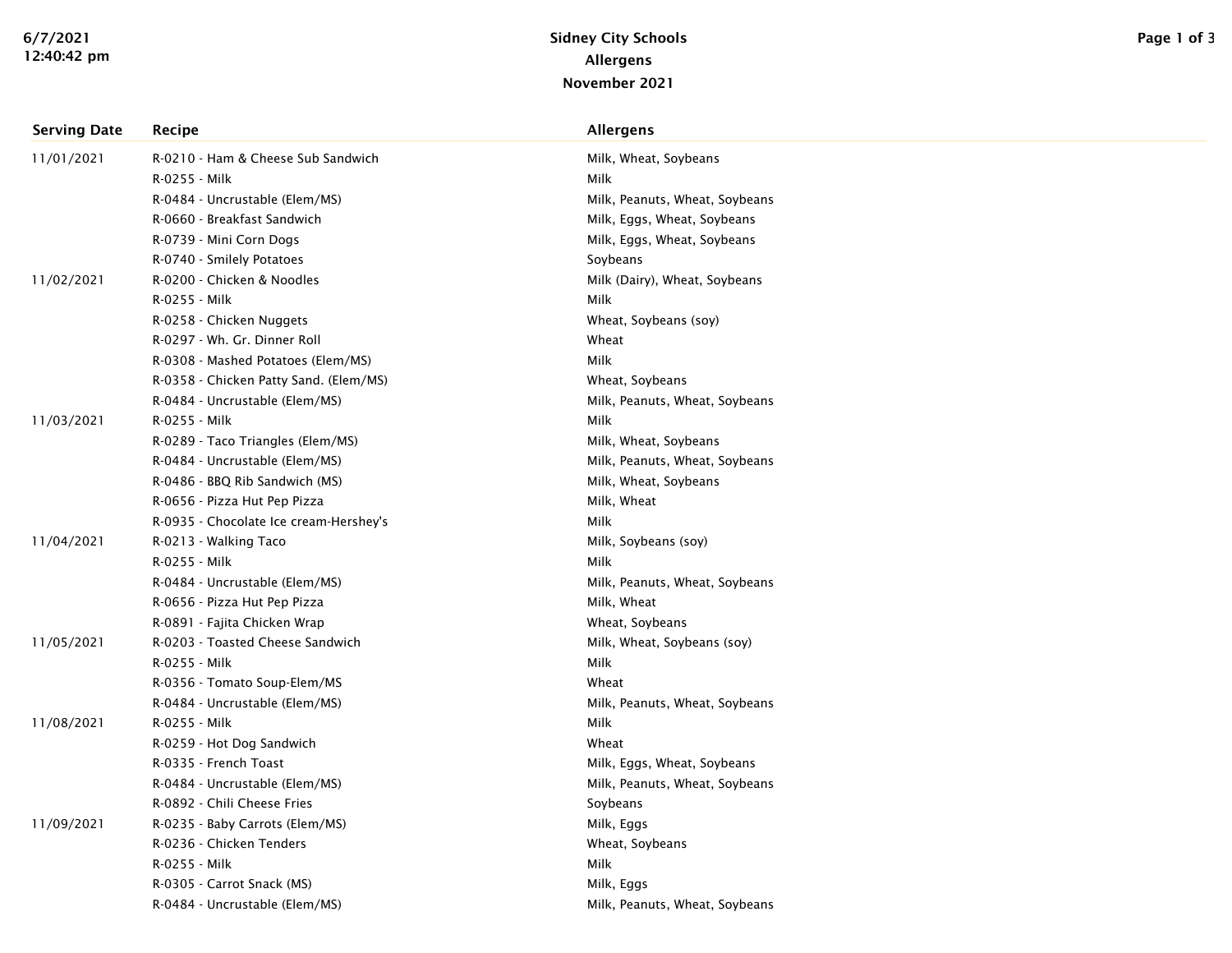| 11/09/2021 | R-0655 - Mini Krispie Treat           | Milk, Soybeans                                 |
|------------|---------------------------------------|------------------------------------------------|
|            | R-0661 - Apple Bread                  | Milk, Eggs, Wheat, Soybeans, facility Nut FREE |
|            | R-0767 - General Tso's Chicken        | Milk, Eggs, Wheat, Soybeans                    |
|            | R-0815 - Nacho & Cheese               | Milk, Soybeans                                 |
| 11/10/2021 | R-0213 - Walking Taco                 | Milk, Soybeans (soy)                           |
|            | R-0255 - Milk                         | Milk                                           |
|            | R-0484 - Uncrustable (Elem/MS)        | Milk, Peanuts, Wheat, Soybeans                 |
|            | R-0486 - BBQ Rib Sandwich (MS)        | Milk, Wheat, Soybeans                          |
|            | R-0657 - Pizza Hut Cheese Pizza       | Milk, Wheat                                    |
|            | R-0687 - Cheddar cheese curls         | Milk                                           |
| 11/11/2021 | R-0217 - Popcorn Chicken              | Wheat, Soybeans                                |
|            | R-0255 - Milk                         | Milk                                           |
|            | R-0275 - Meatball Sandwich            | Milk, Wheat, Soybeans (soy)                    |
|            | R-0297 - Wh. Gr. Dinner Roll          | Wheat                                          |
|            | R-0484 - Uncrustable (Elem/MS)        | Milk, Peanuts, Wheat, Soybeans                 |
|            | R-0657 - Pizza Hut Cheese Pizza       | Milk, Wheat                                    |
| 11/12/2021 | R-0240 - Macaroni & Cheese            | Milk, Eggs, Wheat                              |
|            | R-0255 - Milk                         | Milk                                           |
|            | R-0357 - Breadstick                   | Wheat                                          |
|            | R-0484 - Uncrustable (Elem/MS)        | Milk, Peanuts, Wheat, Soybeans                 |
|            | R-0663 - Bosco Breadsticks with sauce | Milk, Wheat                                    |
|            | R-0763 - BBQ Grill Chicken            | Wheat, Soybeans                                |
|            | R-0936 - Vanilla Ice cream-Hershey's  | Milk                                           |
| 11/15/2021 | R-0199 - Cheeseburger Sandwich        | Milk, Wheat, Soybeans                          |
|            | R-0235 - Baby Carrots (Elem/MS)       | Milk, Eggs                                     |
|            | R-0255 - Milk                         | Milk                                           |
|            | R-0484 - Uncrustable (Elem/MS)        | Milk, Peanuts, Wheat, Soybeans                 |
|            | R-0764 - Onion Rings                  | Milk, Wheat                                    |
|            | R-0938 - Spicy Chicken patty Elem/MS  | Wheat, Soybeans                                |
| 11/16/2021 | R-0236 - Chicken Tenders              | Wheat, Soybeans                                |
|            | R-0255 - Milk                         | Milk                                           |
|            | R-0297 - Wh. Gr. Dinner Roll          | Wheat                                          |
|            | R-0308 - Mashed Potatoes (Elem/MS)    | Milk                                           |
|            | R-0484 - Uncrustable (Elem/MS)        | Milk, Peanuts, Wheat, Soybeans                 |
|            | R-0733 - Chicken Potato Bowl          | Milk, Wheat, Soybeans                          |
| 11/17/2021 | R-0255 - Milk                         | Milk                                           |
|            | R-0457 - Grilled Chicken on 3.5" bun  | Wheat, Soybeans                                |
|            | R-0484 - Uncrustable (Elem/MS)        | Milk, Peanuts, Wheat, Soybeans                 |
|            | R-0656 - Pizza Hut Pep Pizza          | Milk, Wheat                                    |
|            | R-0719 - Vanilla pudding              | Milk                                           |
|            | R-0812 - Stromboli                    | Milk, Wheat, Soybeans                          |
| 11/18/2021 | R-0205 - Sweet Potato Fries           | Soybeans                                       |
|            | R-0255 - Milk                         | Milk                                           |
|            | R-0459 - Ham and cheese wrap          | Milk, Wheat, Soybeans                          |
|            | R-0484 - Uncrustable (Elem/MS)        | Milk, Peanuts, Wheat, Soybeans                 |